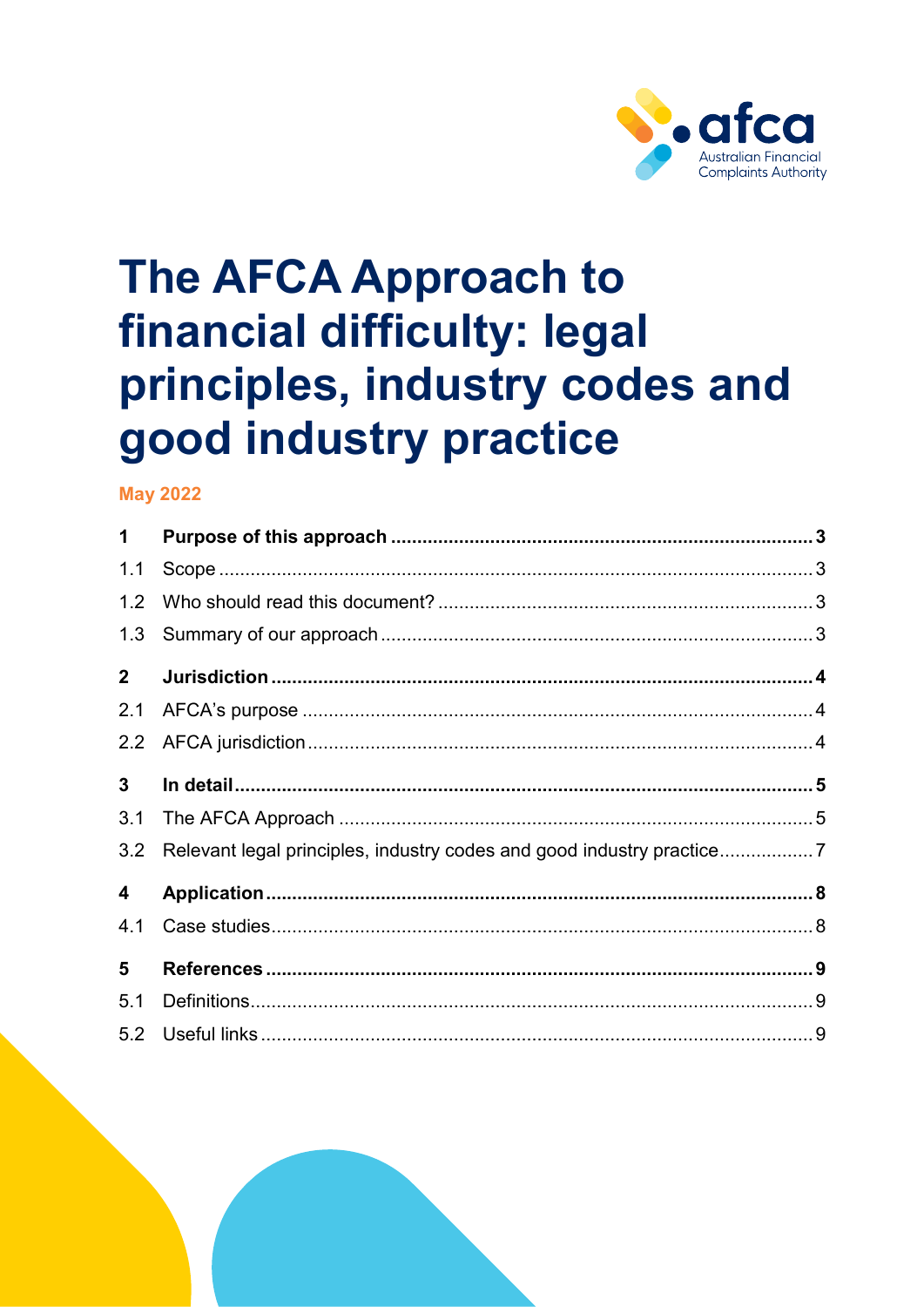We have created a series of AFCA Approach documents, such as this one, to help consumers and financial firms better understand how we reach decisions about key issues.

These documents explain the way we approach some common issues and complaint types that we see at AFCA. However, it is important to understand that each complaint that comes to us is unique, so this information is a guide only. No determination (decision) can be seen as a precedent for future cases, and no AFCA Approach document can cover everything you might want to know about key issues.

legal principles, industry codes and good industry practice Page 2 of 10

The AFCA Approach to financial difficulty: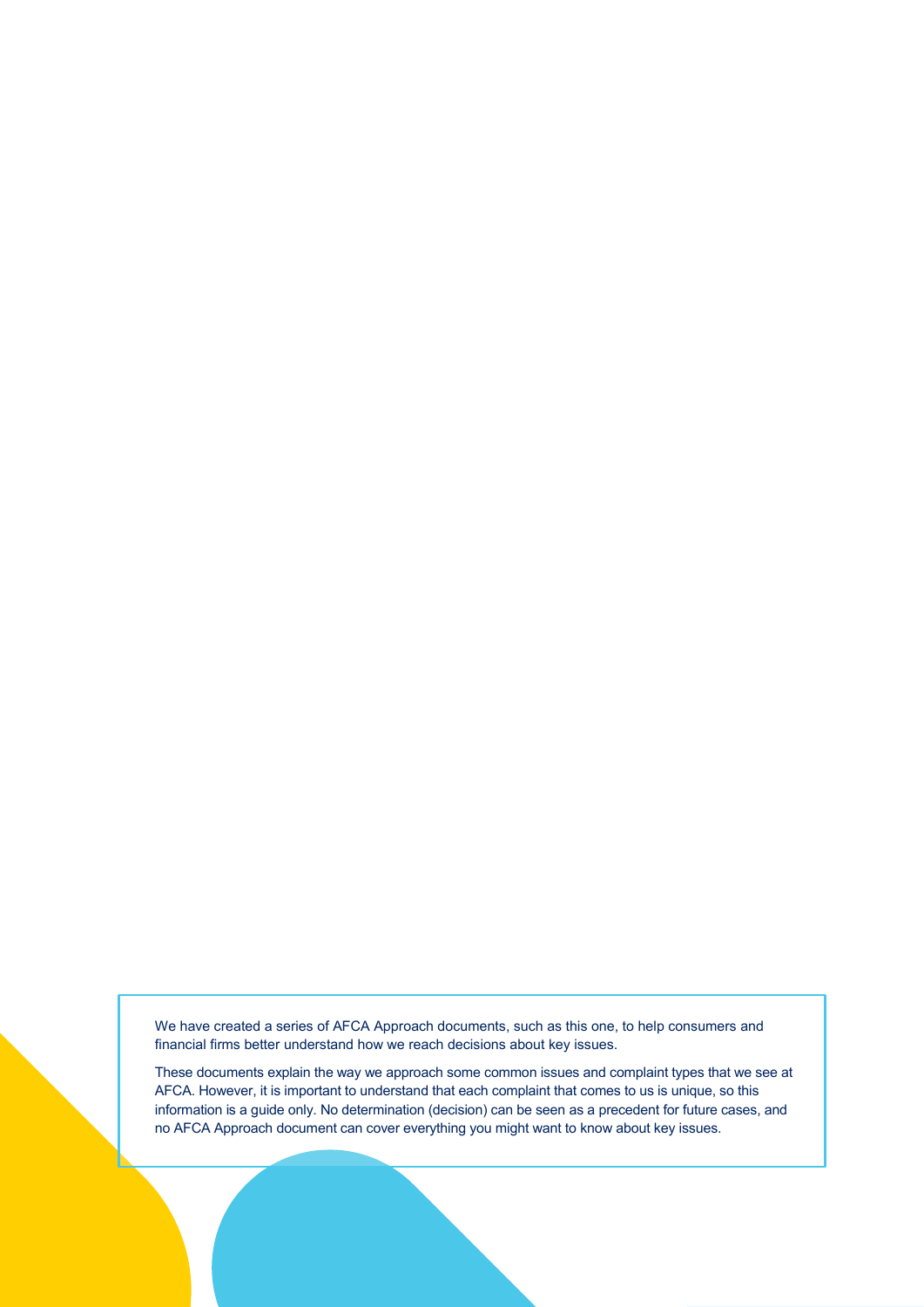# <span id="page-2-0"></span>1 Purpose of this approach

## <span id="page-2-1"></span>**1.1 Scope**

The purpose of AFCA's approach documents is to explain how we look at common issues and complaint types. This approach outlines how AFCA will investigate and resolve complaints from individuals and small businesses that relate to financial difficulty.

When a consumer (an individual or small business owner) experiences financial difficulty, they will often ask their financial firm to help them with a repayment arrangement. Many successful arrangements are entered into regularly, but sometimes the consumer and financial firm are not able to agree on an arrangement that suits them both. This is where AFCA can help.

This approach is consistent with AFCA's obligation to deal with complaints in a cooperative, efficient and timely way and to make decisions that are fair in all the circumstances. It is important to understand that each complaint that comes to us has a unique set of facts and this information is a guide only.

#### <span id="page-2-2"></span>**1.2 Who should read this document?**

- Financial firms that deal with credit products, consumer representatives and consumers (individuals and small business owners) experiencing financial difficulty.
- Anyone who wants to understand:
	- > the legal principles and industry codes of practice that are relevant to the area of financial difficulty for credit contracts
	- > how AFCA applies legal principles, industry codes and good industry practice when helping to resolve complaints about financial difficulty, and
- Anyone experiencing financial difficulty who is not sure of what to do.

#### <span id="page-2-3"></span>**1.3 Summary of our approach**

Financial difficulty occurs when a consumer is unexpectedly unable to meet their repayment obligations. This can be as a result of a number of causes including accident, separation, death of a family member, unexpected medical or funeral expenses, reduction of work hours, redundancy, or a downturn in business.

Understanding why a consumer is experiencing financial difficulty is important to identify an appropriate solution. However, in most cases, finding out why should not be a barrier to considering a request.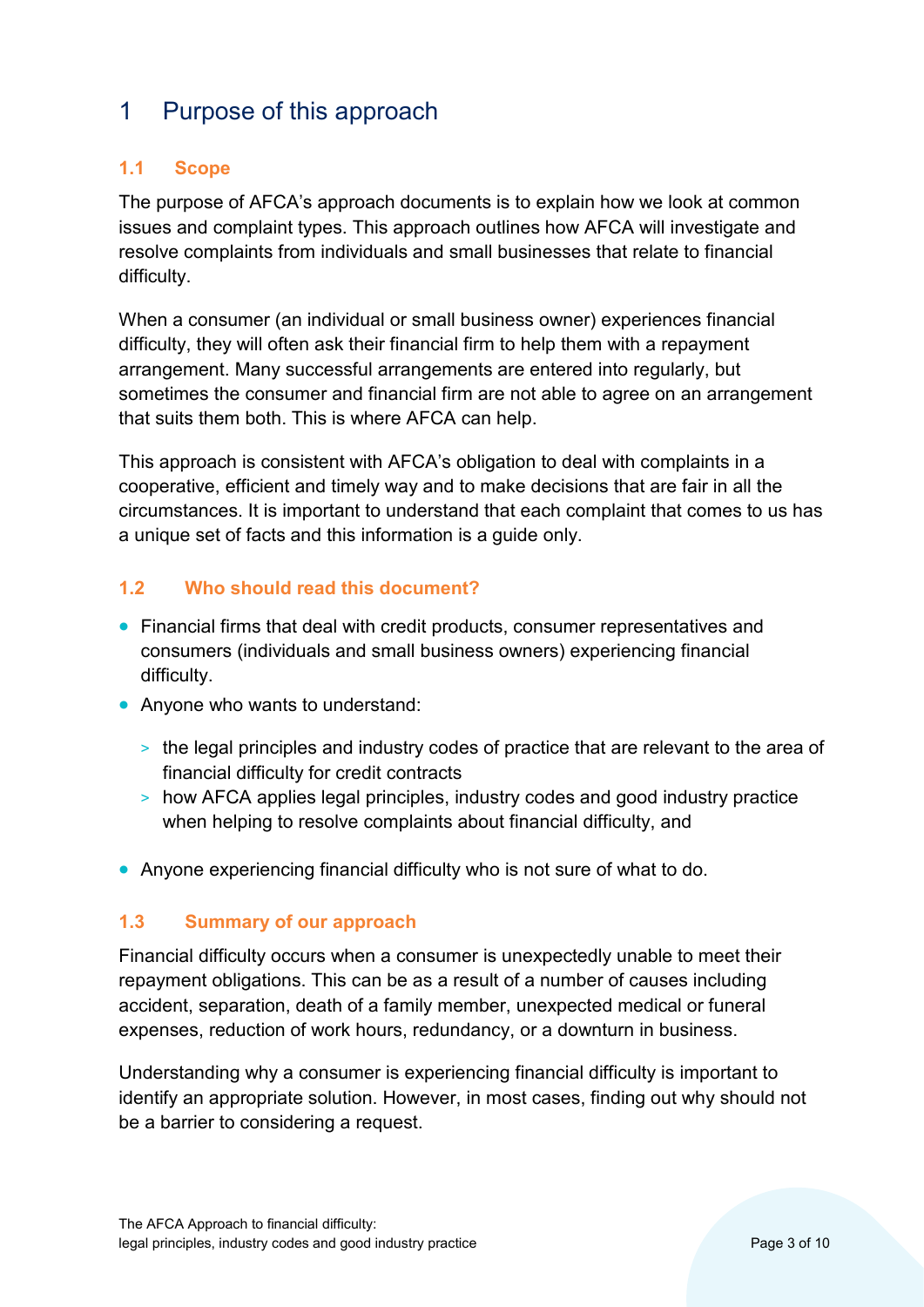In order to consider complaints that involve financial difficulty, we will look at the relevant legal principles, industry codes and good industry practice to see if financial firms have met their obligations.

AFCA will only make a financial firm vary a credit contract if it will result in the loan being repaid within a reasonable period of time.

It is reasonable for a consumer experiencing financial difficulty to expect their financial firm to give thought to what assistance could help overcome it.

A consumer should make whatever repayments they can, even if the financial firm has not yet agreed to the arrangement.

# <span id="page-3-0"></span>2 Jurisdiction

## <span id="page-3-1"></span>**2.1 AFCA's purpose**

AFCA is the independent external dispute resolution (**EDR**) scheme for the financial services sector. AFCA's purpose is to provide fair, independent and effective solutions for financial disputes. We do this by providing fair dispute resolution services. We also work with financial firms to improve their processes and standards of service to minimise future complaints. In addition to resolving financial complaints, AFCA identifies, resolves and reports on systemic issues and serious contraventions of the law.

## <span id="page-3-2"></span>**2.2 AFCA jurisdiction**

AFCA can consider complaints against financial firms that are members of AFCA.

When a complaint is not resolved by agreement, negotiation or conciliation, we make a decision. Our decision reflects what is fair in all the circumstances having regard to legal principles, applicable industry codes or guidance, good industry practice and previous decisions of AFCA or predecessor schemes (which are not binding).<sup>1</sup>

When assessing conduct of a financial firm, we have regard to the law, codes, and standards of industry practice that were in place at the time of the conduct.

We may decide that a financial firm must compensate a consumer for direct financial loss, indirect financial loss or non-financial loss.<sup>2</sup> We may also decide that a financial firm is required to take, or refrain from taking, particular actions. If a consumer accepts our decision, the financial firm is bound by that decision.<sup>[3](#page-3-5)</sup>

<span id="page-3-3"></span><sup>&</sup>lt;sup>1</sup> See AFCA Rule A.14.2.

<span id="page-3-4"></span><sup>2</sup> See AFCA Rule D.3.

<span id="page-3-5"></span><sup>3</sup> See AFCA Rule A.15.3.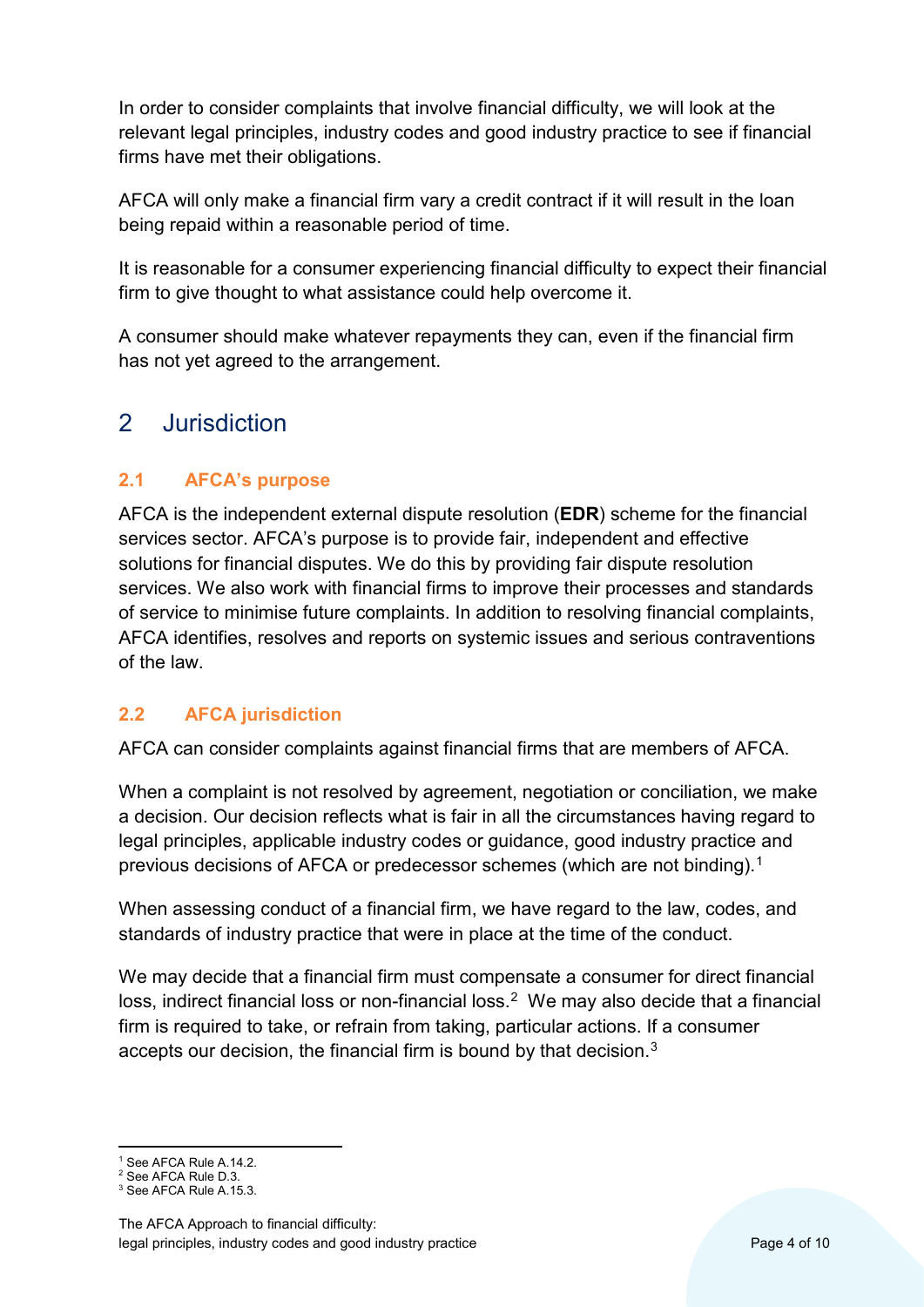#### **Fair in all the circumstances**

Our decisions are intended to reflect what is fair in the circumstances of each complaint. This includes providing a fair outcome in cases where we find an error or breach has occurred.

In assessing what is fair, we apply a standard of fairness which focuses on concepts such as fair dealing, fair treatment and fair service. This allows us to assess the conduct of a financial firm over the life cycle of the firm's relationship with its customer.

The primary focus of our investigation is to assess whether the financial firm breached its obligations to the consumer. However, we also consider the conduct of the consumer when determining a fair outcome.

# <span id="page-4-0"></span>3 In detail

#### <span id="page-4-1"></span>**3.1 The AFCA Approach**

The following points outline how we approach legal principles, industry codes and good industry practice in relation to financial difficulty complaints:

We expect that a financial firm should give genuine consideration to a consumer's financial difficulty. This includes working with consumers to assist them to overcome their financial difficulty.

If a financial difficulty complaint is lodged with AFCA, we will:

- ask the financial firm to reconsider the consumer's request for financial difficulty assistance
- bring the parties together to discuss the request, either through a process of negotiation or conciliation
- issue a decision about whether the financial firm responded appropriately and whether the credit contract should be varied, if the parties are unable to agree on an appropriate outcome.

Prior to a decision being made, we will consider whether a financial firm has genuinely considered the consumer's financial difficulty. This may be demonstrated if a financial firm:

- properly identified that the consumer was experiencing financial difficulty and provided assistance promptly and early if it was appropriate to do so
- made reasonable requests for information to allow it to offer options to assist the consumer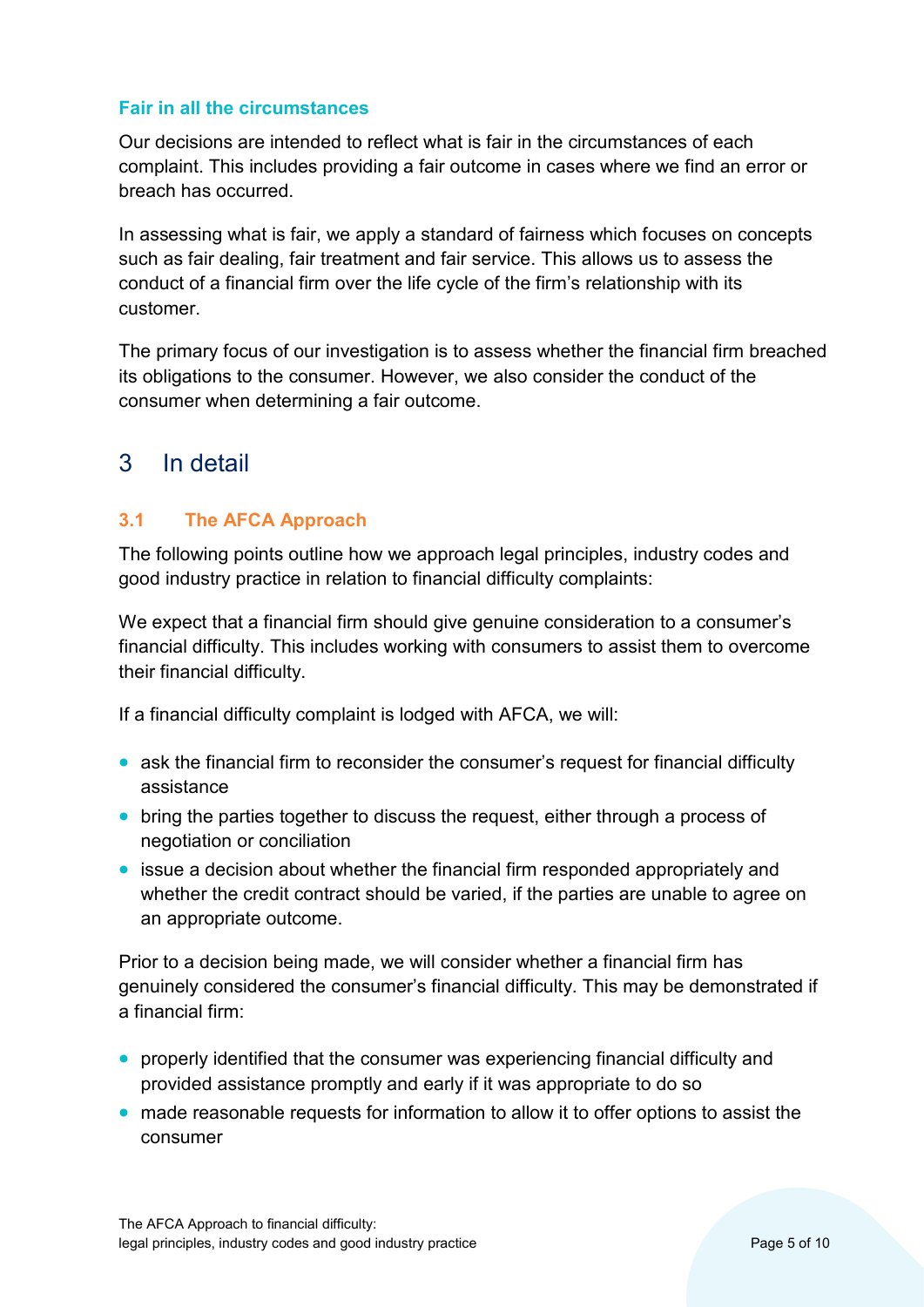- provided the consumer with written reasons for its decision if it was unable to agree to a repayment arrangement based on the information available
- considered a longer-term solution, when a short-term solution was not appropriate.

We will also consider whether a consumer has co-operated with the financial firm's review. This may be demonstrated if they:

- worked with the financial firm to provide information that was requested in a reasonable timeframe
- proposed a realistic repayment plan that would result in the eventual repayment of the debt within a reasonable timeframe if they were able to do so
- was willing to explore alternatives if the financial firm was unable to grant the assistance requested by them
- made whatever repayments they could, even if the financial firm had not yet agreed to the arrangement.

The information AFCA may require to consider a complaint involving financial difficulty is outlined at our approach website (www.afca.org.au/approach).

If the financial firm has not responded appropriately, we will consider what an appropriate response would have been, and we may in some cases award compensation to the consumer.

Compensation for financial loss will usually only extend to enforcement costs, default charges or fees that could have been avoided if the financial firm had genuinely considered the application for financial difficulty assistance. Where appropriate, we may also award compensation for non-financial loss for any distress caused to the consumer.

AFCA will also consider whether the credit contract should be varied to assist the consumer with their financial difficulty. AFCA may vary the credit contract even if we consider the financial firm has responded appropriately to the consumer's financial difficulty in the past. Our approach to varying a credit contract is outlined at our approach website (www.afca.org.au/approach).

If we are satisfied that the financial firm has genuinely considered a consumer's financial difficulty and the available information shows that their financial difficulties cannot be overcome, we consider a financial firm should provide a reasonable timeframe for the customer to finalise their debt.

This may involve providing time for them to sell or voluntarily surrender assets which secure the loan or refinance their debts. Where the consumer's circumstances are getting worse, and there is no alternative arrangement that will help them overcome the situation, there may be little further that the financial firm can do to assist.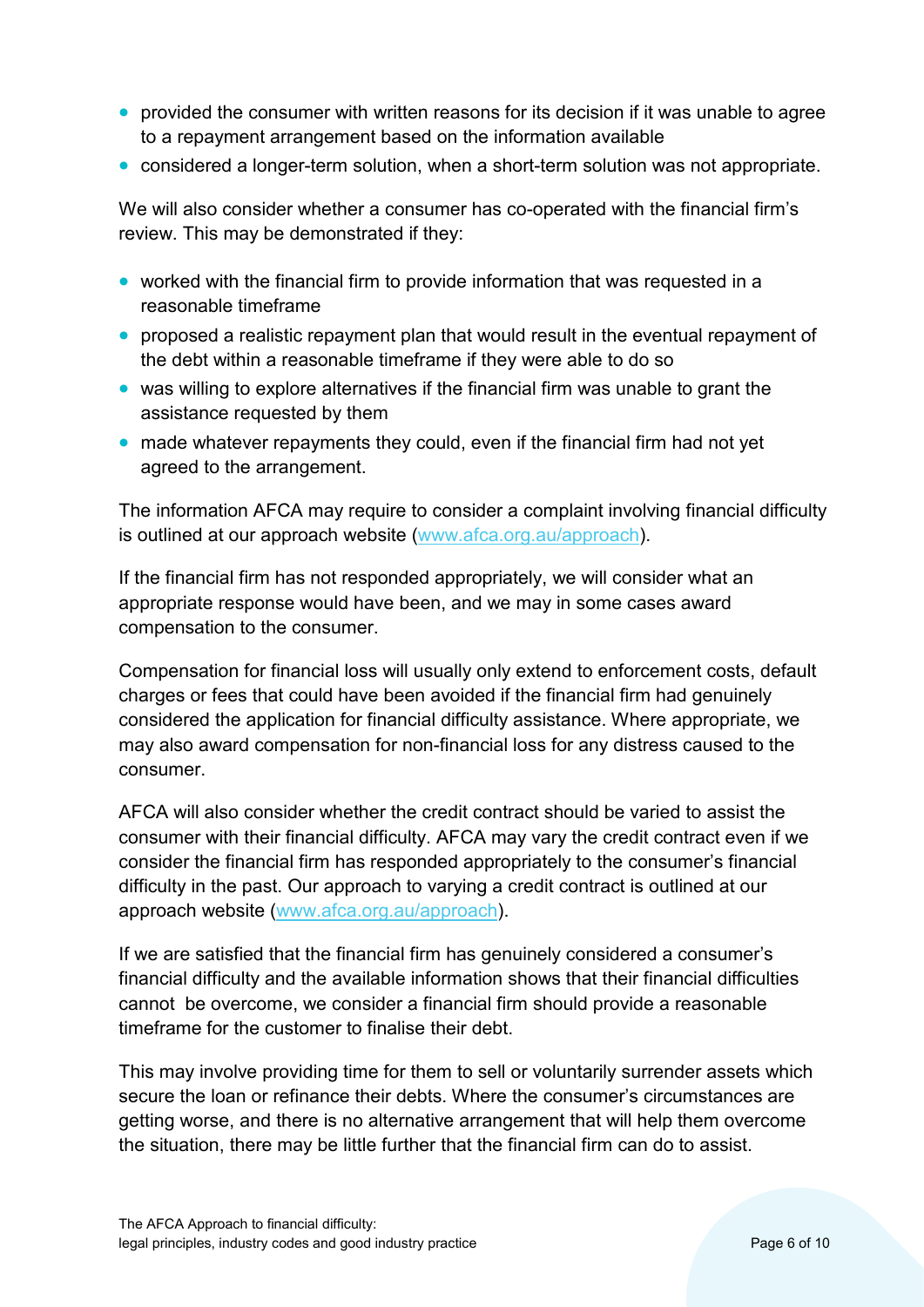#### <span id="page-6-0"></span>**3.2 Relevant legal principles, industry codes and good industry practice**

#### **Legal principles**

The *National Consumer Credit Protection Act 2009* (Cth) (NCCP generally applies to credit provided to individuals wholly or predominantly for personal, household or domestic purposes. The NCC is included as Schedule 1 to the Act.

The NCC gives a customer the right to request a hardship variation (section 72(1) of the NCC) for a facility regulated by the NCC (regulated credit contract). Facilities which are regulated by the NCC include most personal home loans, credit cards, personal loans and investment property loans entered into after 1 July 2010. Facilities that are not regulated by the NCC include facilities provided predominately for business purposes.

A request for financial difficulty assistance may be oral or in writing. Where a customer makes a request, the financial firm must genuinely consider that request and confirm with the customer whether it agrees to change the credit contract. Prior to doing this the financial firm may require additional information.

If the financial firm is unwilling to vary the credit contract, it must provide the reasons for its decision and contact details for AFCA.

#### **Industry codes**

Most facilities used by individuals are regulated by the NCC, so the legal principles that relate to financial difficulty apply. However, some facilities are not regulated by the NCC, for example, facilities provided for business purposes and margin loans.

Many financial firms have developed and subscribed to industry codes of practice. Examples of these codes of practice include the Banking Code of Practice and the Customer Owned Banking Code of Practice. Within these industry codes, financial firms commit to working with consumers who may be experiencing financial difficulty.

The industry codes of practice apply to individual consumer and small business customers of a financial firm that has subscribed to the industry code.

#### **Good industry practice**

Not all financial firms subscribe to the industry codes. When AFCA considers a financial difficulty complaint against a financial firm which does not subscribe to a code, we review the credit contract and any internal policy the financial firm has about dealing with consumers in financial difficulty. We also apply the principles of good industry practice. In some cases, we may consider that industry codes reflect good industry practice across the entire industry, not just for subscribers.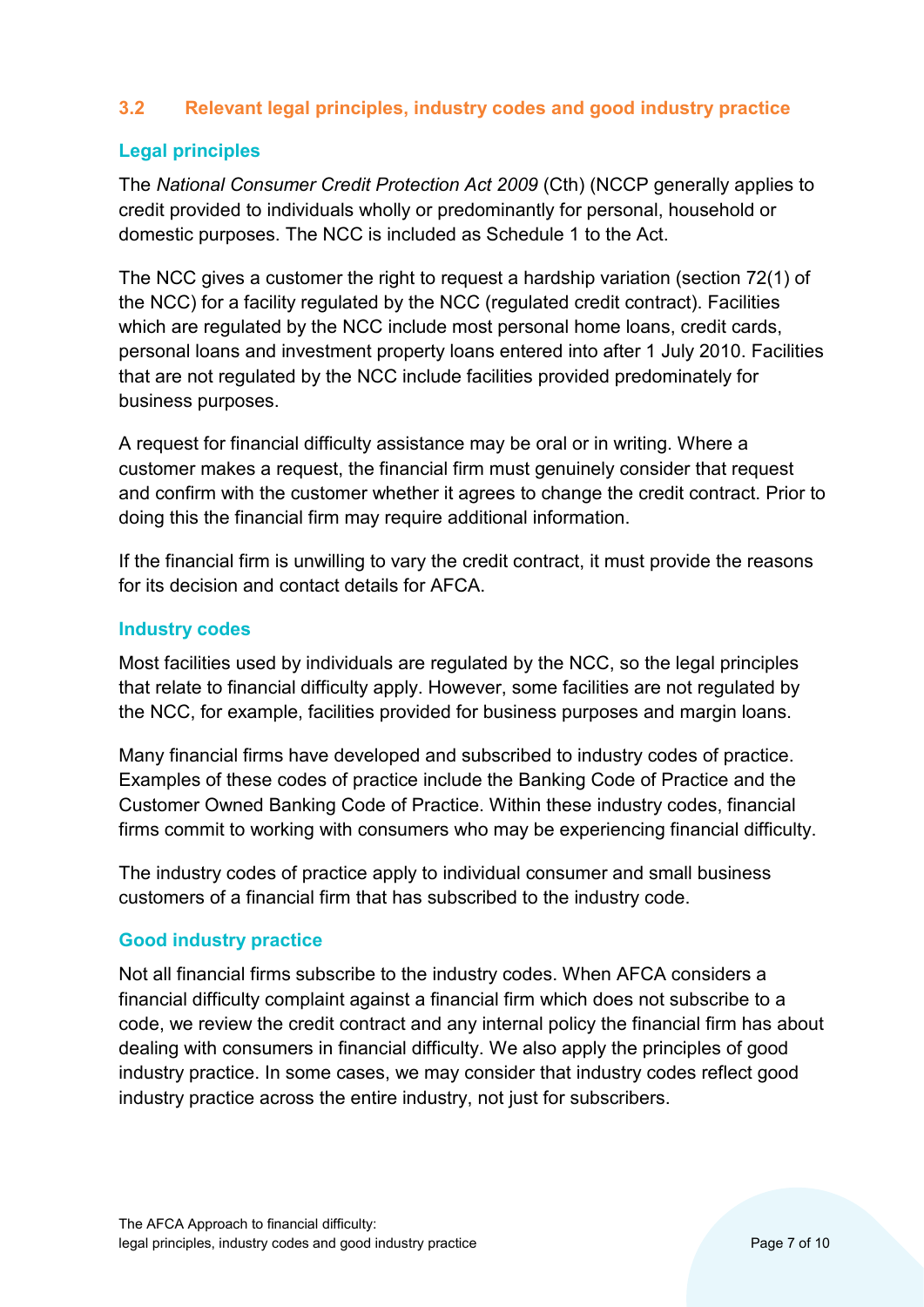## **Conclusion**

Credit contracts may be regulated by legal principles, industry codes of conduct, or good industry practice. In all cases, AFCA considers that financial firms must genuinely consider any consumer's request for financial difficulty assistance.

# <span id="page-7-0"></span>4 Application

#### <span id="page-7-1"></span>**4.1 Case studies**

The case studies below are based on principles applied in determinations issued by AFCA or its predecessor schemes. While previous determinations (by AFCA or by its predecessor schemes) are not binding precedents, where relevant they will inform AFCA's approach to an issue. Parties have been de-identified to protect their privacy.

#### **Case study 1 – Giving consideration where all information is not available**

Samesh requested assistance due to a change to his financial circumstances which prevented him from making the required repayments to a credit card. The financial firm sought additional information from Samesh to identify whether it was possible to agree a reasonable repayment proposal.

Samesh did not provide the requested information or assist the financial firm to identify a reasonable repayment proposal, instead he lodged a complaint with AFCA In responding to the complaint, the financial firm considered the information it already held, due to the absence of the information requested from Samesh or a repayment proposal.

Based on a review of account statements, the financial firm identified a repayment amount that it considered Samesh could maintain and wrote to him offering to accept repayments at the revised amount to enable the debt to be repaid. In its letter the financial firm also identified the reasons why it considered the proposal was reasonable.

AFCA found that the financial firm had met its obligations in the circumstances as it was willing to consider Samesh's financial difficulty and propose repayment variations to assist him to overcome his situation, even though he had not provided the information requested or a realistic repayment proposal.

#### **Case study 2 – Requesting inappropriate information**

Jenny requested assistance because she had sustained an injury which prevented her from making the required repayments to her home loan. The financial firm sought additional information from Jenny to identify whether it was possible to agree a reasonable repayment proposal. The information was a large pro-forma request which included BAS and Centrelink statements.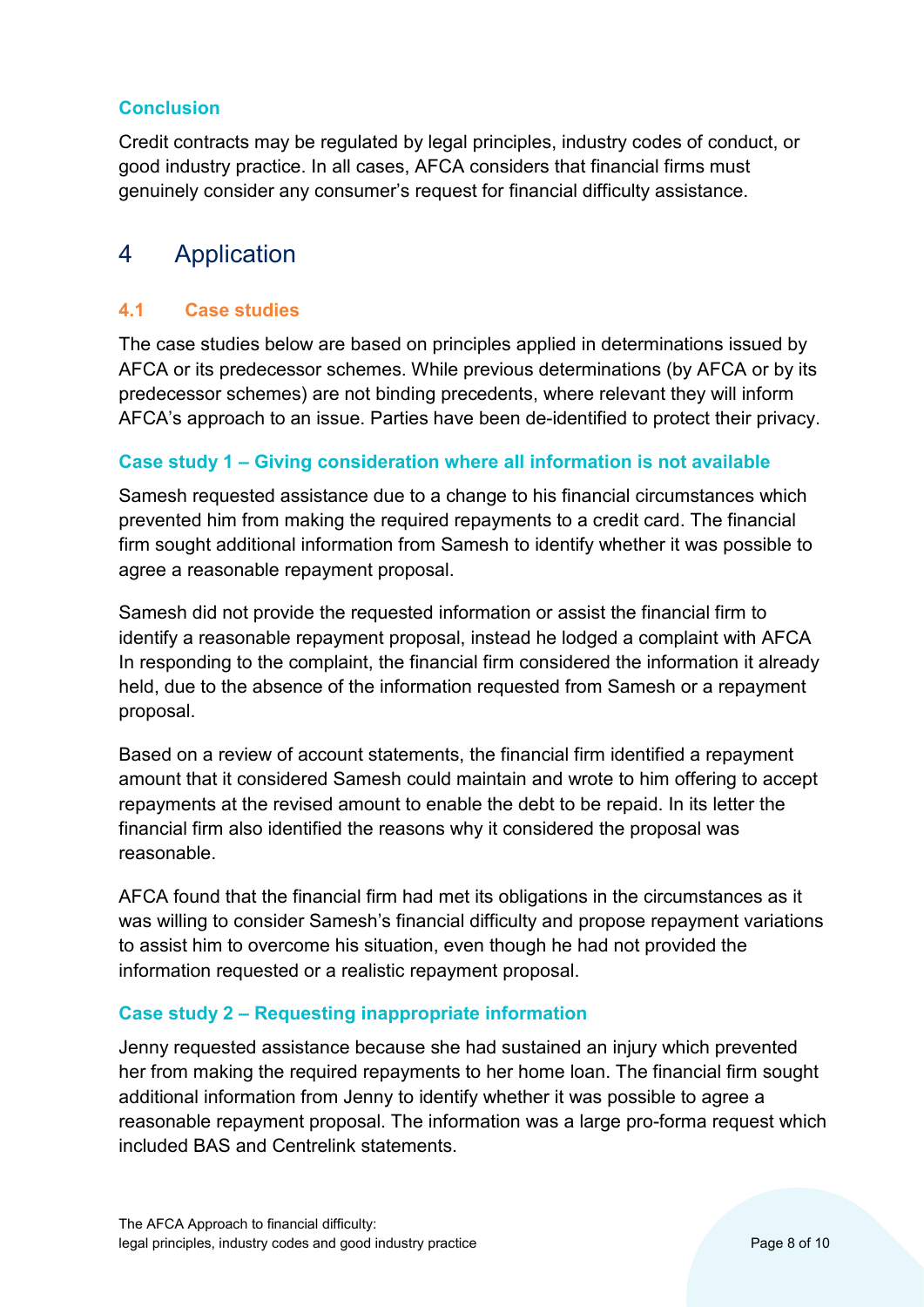Jenny did not provide the requested information or assist the financial firm to identify a reasonable repayment proposal, and the financial firm commenced enforcement proceedings. Jenn then lodged a complaint with AFCA.

AFCA found that the financial firm had enough information to provide Jenny with a short moratorium period, which it should have done.

AFCA awarded Jenny non-financial loss compensation and time to sell the property.

# <span id="page-8-0"></span>5 References

## <span id="page-8-1"></span>**5.1 Definitions**

| <b>Term</b>                  | <b>Definition</b>                                                                                                                                                   |
|------------------------------|---------------------------------------------------------------------------------------------------------------------------------------------------------------------|
| <b>BCP</b>                   | <b>Banking Code of Practice</b>                                                                                                                                     |
| <b>COBCP</b>                 | <b>Customer Owned Banking Code of Practice</b>                                                                                                                      |
| Consumer                     | An individual or small business owner who uses the services of a financial firm                                                                                     |
| Credit contract              | A credit facility provided to an individual or small business which may include a<br>consumer credit contract                                                       |
| Financial<br>difficulty      | A consumer (individual or small business owner) may experience financial<br>difficulty if they are unable to meet the repayment obligations on a credit<br>contract |
| Financial firm               | A bank or credit provider who is a member of AFCA                                                                                                                   |
| <b>NCC</b>                   | National Credit Code (part of the National Consumer Credit Protection Act<br>2009)                                                                                  |
| Regulated credit<br>contract | A contract regulated by UCCC or NCC                                                                                                                                 |
| <b>UCCC</b>                  | Uniform Consumer Credit Code                                                                                                                                        |

#### <span id="page-8-2"></span>**5.2 Useful links**

This document is one of a series we have produced about financial difficulty. We have also created documents which cover:

- early release of superannuation
- dealing with common issues
- our power to vary credit contracts
- working together to find solutions.